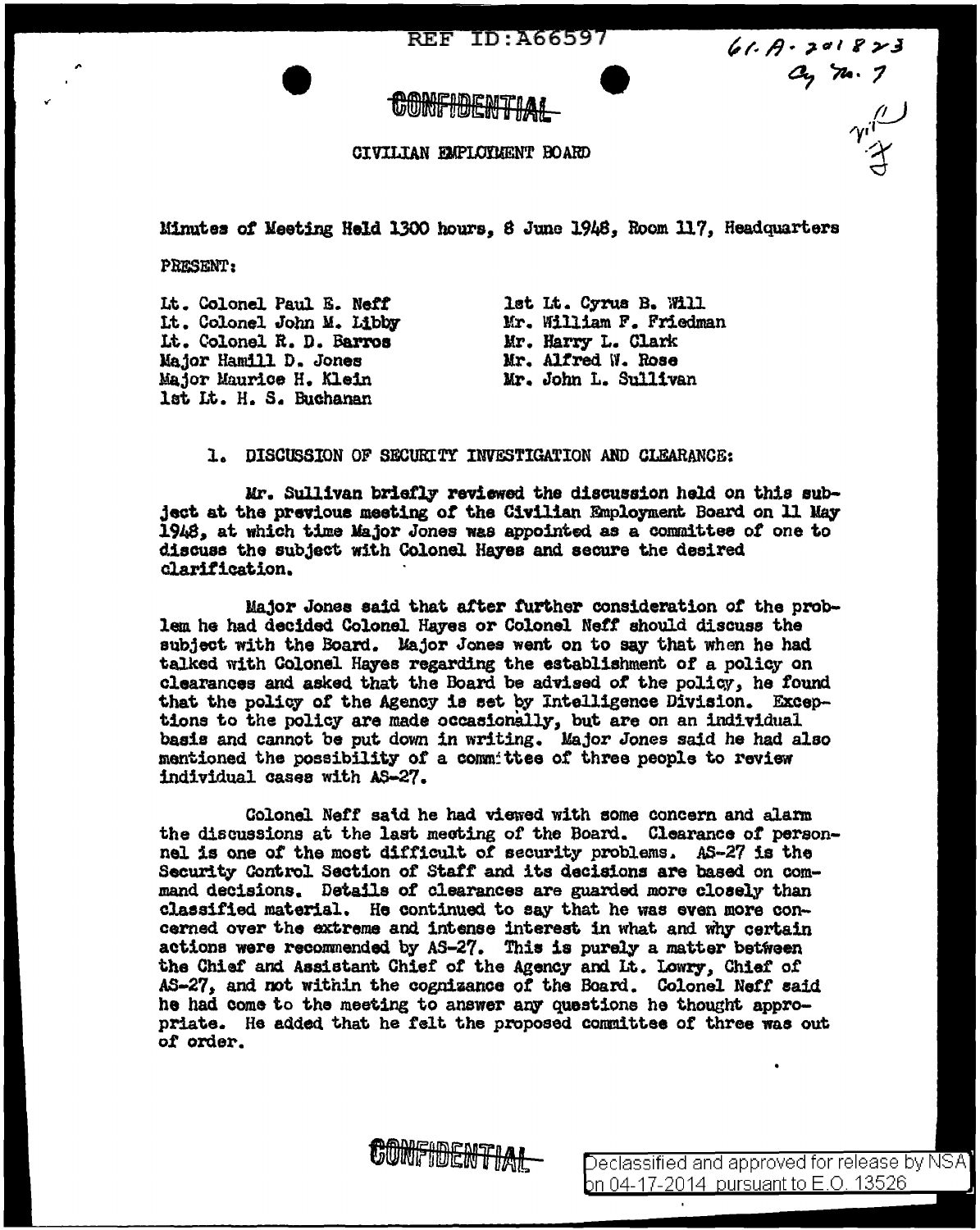

..

In reply to a question raised by Mr. Clark, Colonel Neff stated that the clearance standards at the Army Security Agency were identical to those established in the AG letter on cryptographic clearances. In addition, the Army Security Agency published a memorandum on the evaluation *ot* reports 0£ investigation to aid commanders in the field in interpreting the AG letter. The AG letter may be interpreted but waivers to the letter cannot be made. Mr. Clark said there was presently a proposal in the Joint Communications Board for a joint agreement on standards for cryptographic clearances and that the standards wore going to be stated much more specifically.

The problems of interpretation *or* the directives of Intelligence Division were briefly discussed and Colonel *Neff* said that he had been stressing security more than operations.

Ur. Clarie pointed out that if everyone at the Agency were reconsidered, the percentage of people unclearable would be very high because practically everyone has relatives *ot* some sort. in a foreign country. Colonel Neff said that was true, but that nothing could be done about the people who have already been hired and cleared. Mr. Clark contrasted the case of an officer who is cleared and working at the Agency and thon marries a foreign-born girl to the case of an officer who marries a foreign-born girl and is then assigned to the Agency. Colonel Nefr said fundamentally both officers would be unclearable. Mr. Friedman said he felt in cases where a person had relatives in a foreign country, and had had no contact with them for a long period of time, a little discretion was worth considering. Colonel Neff said that certain latitude and discretion were being used and have been extended recently due to discussions between Colonel Hayes and Mr. Sullivan.

Major Klein pointed out the extreme difficulty in obtaining people in any *or* the exotic. languages who were critically needed by AS-90. In practically all cases these people have relatives in foreign countries. He also brought up the fact that AS-90 was unable to interview any of these people until a clearance decision had been rendered. He went on to say that AS-90 would like to interview people in certain special categories even after they have been turned down by AS-27, so that AS-90 might be able to request certain exceptions. Colonel Neff said he was afraid there would be too many requests for exceptions. after further discussion, it was decided that AS-90, after discussion with Mr. Sullivan, will submit a list of certain types of specific jobs for which Personnel and Training Branch is unable to recruit personnel. When any of these people are turned down, AS-90 will be permitted to interview them. If it is felt that a person has exceptional qualifications for a particular job, AS-27 may be requested to make a special reconsideration of the individual.

**RADIO** DE MOILLA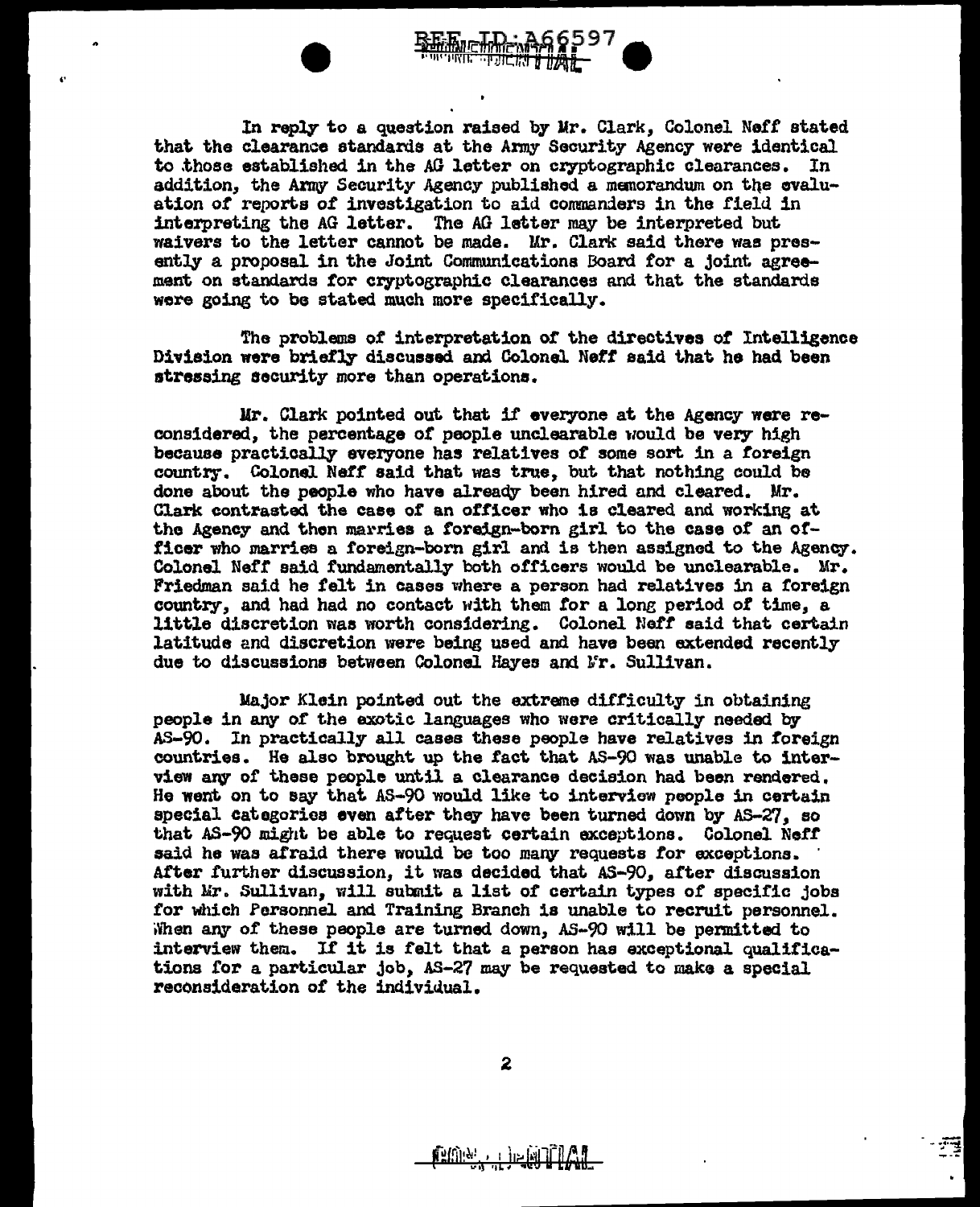

Mr. Rose said that of the eight engineers recently recruited from Penn State only two were considered clearable. Colonel Neff replied that that was an area problem.

..

Mr. Friedman said he thought the members of the Board felt there had been too intlexibl.e an interpretation *ot* the standards. Colonel Neff said he did not think the interpretations were too rigid. He went on to say that the AG letter on cryptographic clearances is presently being rewritten. If the Agency cannot operate under the existent standards. then the standards must be changed and the AG letter rewritten. Ir. Glark suggested that the latitude be expanded rather than rewriting the letter. Colonel Neff said there had been cases where one Army Area would accept an individual, but another would not and that he telt that. a sign *ot* too much latitude.

Mr. Friedman said there was no standard Army list of subversive organizations which made a person unacceptable. Colonel Neff replied that It. Lowry had a complete list of such organizations and that the Agency had not arbitrarily made up its own list.

The problem of the long delay in the clearance of personnel was discussed. Mr. Friedman suggested that the Agency establish its own investigating staff or that the Agency temporarily assign some of its personnel to aid the investigating agencies. Colonel *Nett* said he did not think either of these suggestions practicable because of decisions made by higher authority on manpower and the agencies to do the investigating. Colonel Neff added that the Agency was doing all it could to get clearances in the proper channels aa soon as possible.

Mr. Boae said Dr. Kullback wished to know the criteria tor granting temporary clearances. Colonel *Neff* stated that such clearances were based on a critical need for the personnel and consideration of the type of work they are to do. If the people were going to be handling cryptographic systems of the Army or any other essential material they would not be granted a temporary clearance. Temporary clearances are also based on careful review of the personal history statements and the likelihood that nothing derogatory will be uncovered in the investigation. Colonel Neff added that he hoped the Divisions would not make a practice *ot* requesting temporary clearances just because the people were to work on unclassified material..

Mr. Sullivan said there was a possibility that the Civil Service Commission in the near future will authorize the Agency to hire people on a six months temporary appointment basis. If the people are cleared they can then be given a regular appointment under Schedule "B". If they are not clearable, then appointment can be terminated at the end of the six months period.

 $\overline{\mathbf{3}}$ 

<del>1 DENTIAI</del>